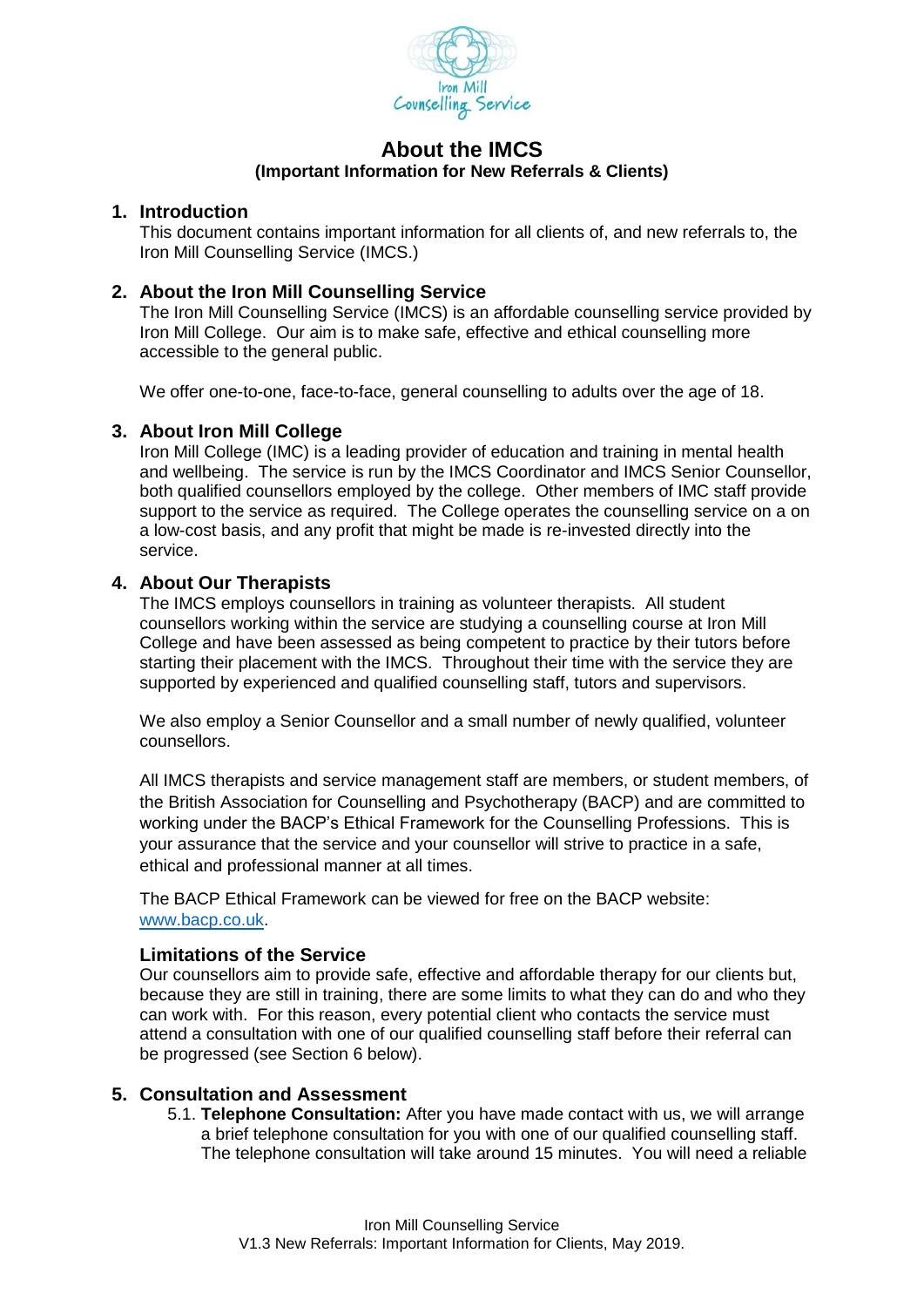phone line and a safe place where you can talk confidentially and without being interrupted.

We may be able to provide a decision after the telephone consultation, or we may invite you to a Face-to-Face Consultation if more information and discussion is needed.

- 5.2. **Face-to-Face Consultation**: This will be with a qualified counsellor and will usually take between forty minutes and an hour in one of our dedicated counselling rooms at Iron Mill College.
- 5.3. **Consultation Outcomes:** The purpose of the consultation, whether over the phone or in person, is for us to learn a little more about you and to make an assessment about whether we are going to be the right service for you. If we don't think we will be able to help you we will explain why and, where possible, signpost you to other services.

There are three likely outcomes of the consultation process:

- We offer to place you on our holding list for counselling (see below)
- We are unable to progress your referral and will explain the reasons why. Where possible, we will suggest alternative sources of support.
- We defer a decision while we consult with other senior counselling colleagues. We will explain to you what you can expect to happen next.

### **6. The IMCS Holding List**

As a service we are limited in the number of clients we can support at any one time. This means the most likely outcome of your consultation is that we will offer to add you to our holding list to wait for a therapist suited to your needs to become available.

The length of time a person is on the holding list differs for everyone, as it depends on their individual needs, preferences and availability as well as the overall capacity of the service at any given time. Whilst we will do our best to give you an indication of the *average* wait at the time you are added to the list, we cannot make any specific commitment as to how long this might be for you.

Being accepted into our Holding List means we think it likely we can find a counsellor suitable for you; however, it is important to understand that *this is not a guarantee.* In a very small number of cases we might be unable to find a suitable counsellor even after a long wait despite our best efforts.

If we are unable to find you a suitable counsellor within 3-4 months following your initial consultation, we will contact you to discuss whether it would be in your best interests to remain on the holding list, or to actively explore other options. If you haven't heard from us after 3 months you are welcome to contact us for a review of your case.

With the above terms understood, if it is very important to you to start counselling soon, you may of course pursue other options whilst being on our holding list. You may withdraw from the holding list at any time if you find counselling support elsewhere in the meantime.

### **7. In an Emergency**

As a service, we are not able to provide emergency support to any client or potential client who finds themselves experiencing acute distress or a mental health crisis. Under such circumstances, our duty of care and ethical framework requires that we direct the client to the appropriate medical services.